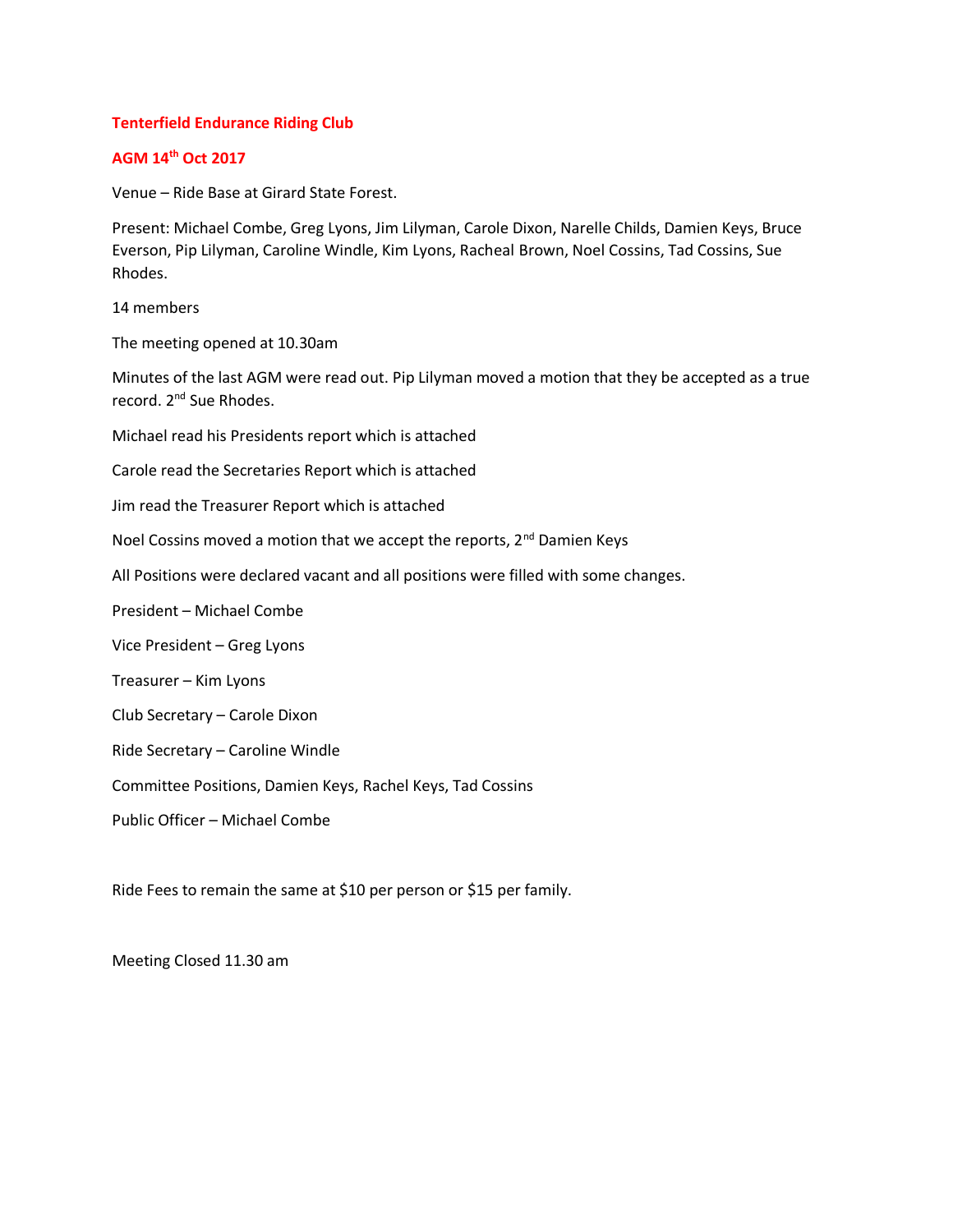## **Tenterfield Endurance Riders General Meeting**

# **14th Oct 2017**

Meeting opened at 12pm

Michael Combe read the minutes of the previous meeting and they were approved.

#### **Business Arising from the Minutes:**

Public Liability we need to look seriously at obtaining Public Liability Insurance for the Ride Base Grounds. Greg will talk to his solicitor regarding what our risk would be. Though Greg has previously supplied a quote for insurance that we didn't act upon it.

Kim Lyons spoke about the great work that Sue Rhodes, Barry Rhodes and Racheal Townsend have done over the years in marking the track for our yearly ride. Everyone acknowledge the huge contribution by the Rhodes and Townsend Family.

**Correspondence -** Letters received

1) Thank you letter from Glengannon Arabians

2) Thank you email from Gail Pound who received the buckle that TERC sponsored for the South Australian TQ.

3) Certificate of Appreciation from the Tom Quilty Committee 2017.

4) Michael had received correspondence from State Forests re our Quarterly return of activity for the ride base.

#### **NRZ Update**

Caroline Windle gave an update as Rep on the NRZ to the QERA SMC. Bio Security will be a big issue this coming year.

The Ride Organizers meeting at Imbil was very good and enabled the Ride Calendar Policy to be discussed at length and confirmed as appropriate for the sport.

Another Ride Organizer meeting will take place early in the new year at Murphy's Creek near Toowoomba.

Established rides will retain their dates while preference is given to the TQ and State Champs dates. With Vac and Non- Vac rides on the calendar it will be a busy year, with Leigh Pearson working hard to ensure rides don't compete against each other.

The Northern Rivers Zone Rep is an important position and Caroline hopes she can continue in the role for 2018. There was unanimous support for her to do so.

The NRZ AGM & Meeting is coming up in Nov at Casino. No date has yet been finalized but the 18<sup>th</sup> or 19<sup>th</sup> is being discussed.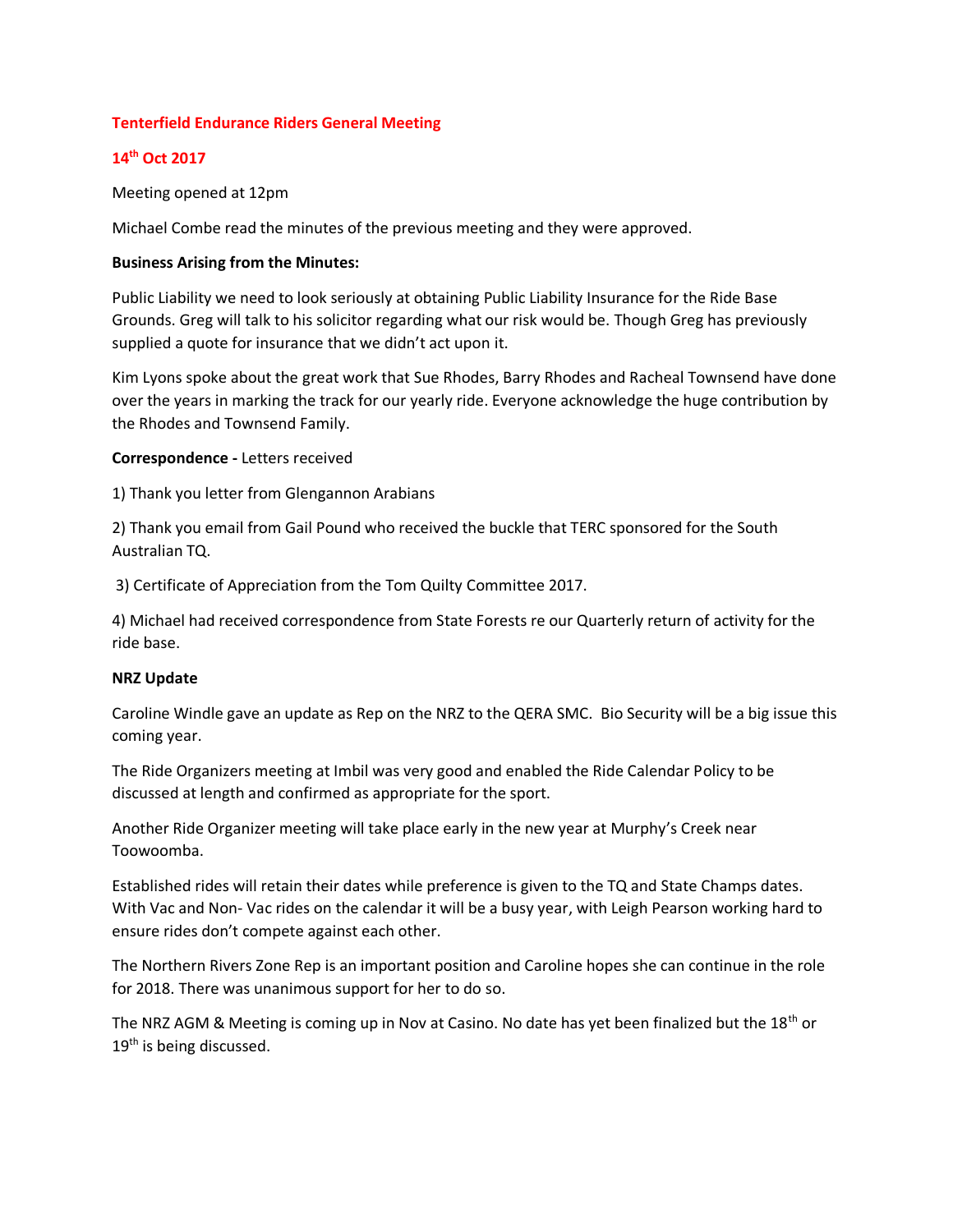Caroline spoke at length about Bio Security and the TQ. The need to secure good horse vets and a Vet Hospital willing to take un vac horses from Qld & Inter State. This will be a challenge for the TQ Committee. Caroline encouraged all members to attend QERA AGM and vote in the QERA AGM.

# **Tenterfield 5-6 th May 2018 Ride**

We decided to run a 20k, 40k & 80k ride on both sat and sun in 2018. This will give members the chance to ride one day and work at the ride one day.

We also felt that this bigger format will encourage more riders to come along to the Tenterfield ride and may boost our numbers from last year. Giving riders the choice of 20-160k over the weekend.

Noel Cossins has secured \$600 Council Funding for Best Conditioned Rugs at our ride. We will use the Tenterfield Shire Logo on the rugs. Thank you, Noel for organizing this sponsorship.

# **New Members**

We welcomed Racheal Brown as our newest member**.**

We need to reach out to riders in the Tenterfield and surrounding District to attract new members.

Carole is going to design a A4 Flyer that can be laminated & put up in key locations around the Shires.

This Flyer can also be used in a face book campaign and to advertise a Social Day for new members and existing members to be held at the Ride Base on 24- 25th Feb 2018.

The idea is for Greg and Damien to mark a 20k track with potential members & members bringing their horses to camp at the grounds. Various suggestions were made

- 1) We could have a talk by Luke Annetts regarding Vetting procedures etc
- 2) TERC will run the 20k social ride as an intro ride
- 3) TERC will host a BBQ dinner as a meet and greet.
- 4) We will put it onto the AERA calendar for Insurance cover

# **Works Program**

The ride base grounds were looking good and there is not much work that needs to be done.

Michael suggested that we could get the limbs of the trees in the ride base checked and the dangerous tree limbs taken down. MC to investigate funding sources for this work the basis of making the area safer for community activities.

# **Change of Treasurer**

Jim Lilyman has resigned from his role as Treasurer after many years. He and Pip plan to travel this coming year. Though we didn't have a gift ready for Jim we all appreciate his work over the years.

We hope Jim & Pip will remain active members of the club.

Kim Lyons has stepped into this position. Thank you, Kim.